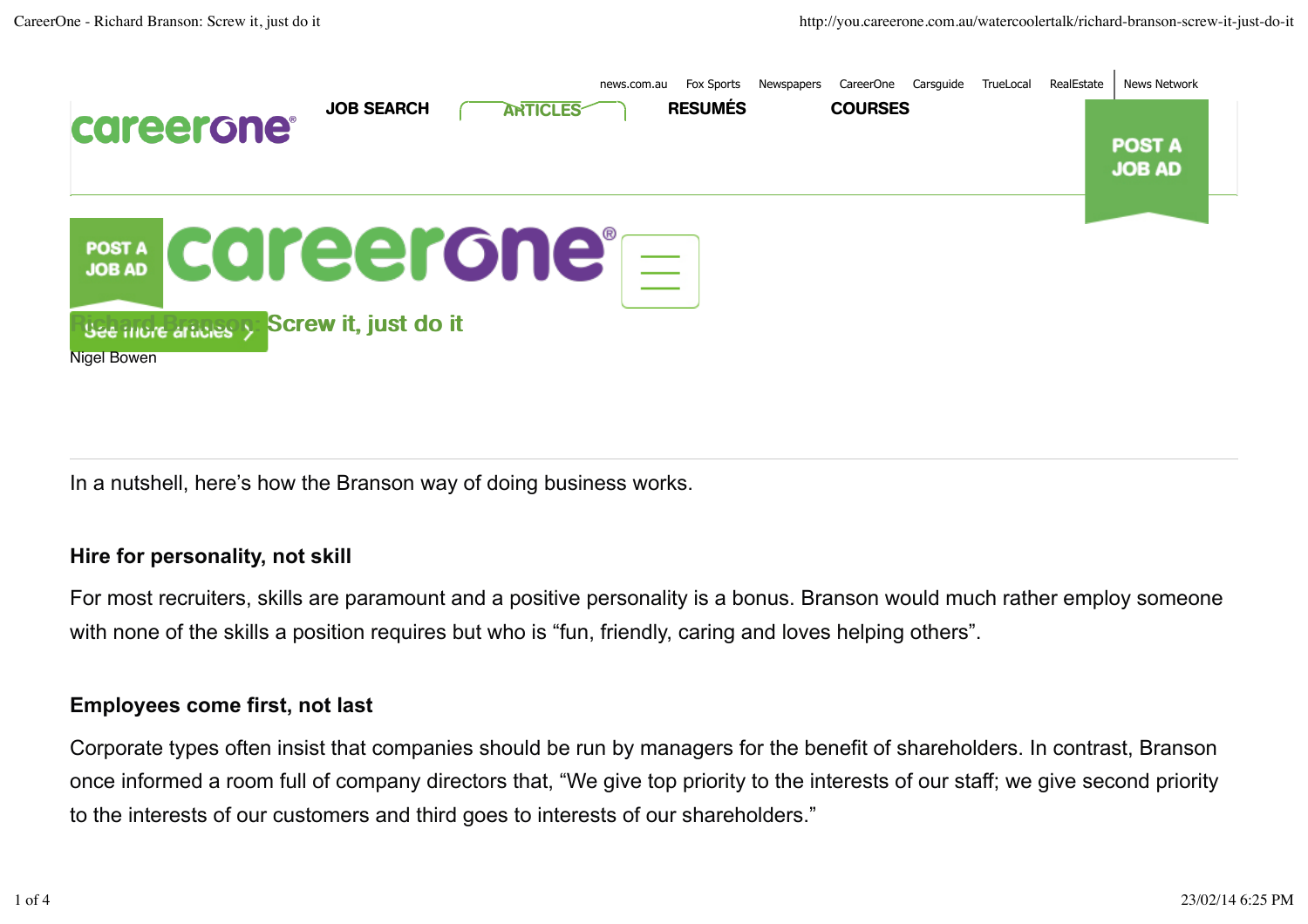## **Make yourself redundant**

While most managers are secretly delighted by the idea things would quickly fall apart without their hands firmly on the wheel, Branson is able to run 400 companies precisely because he takes a hands-off approach. His guiding philosophy is that any of his companies "must be set up so it can continue without me".

#### **Your staff know best**

There are plenty of managers who pay lip service to the idea of employee engagement, but most assume they're the ones with all the answers. In contrast, Branson insists both innovative product development and exceptional customer service will only arise when managers truly listen to staff (and customers) and that businesses risk running into serious problems when employees start to feel ignored.

## **Work is a place for fun and games**

Business might be deadly serious for other people, but Branson and the 50,000-odd people employed by his Virgin Group aim to make it enjoyable. "Find the fun in your business" is a Branson mantra and one that's attracted many upbeat, enthusiastic people to work for him.

One other well-known Branson slogan that's useful for managers is, "Screw it, just do it." As a manager, you'll inevitably be confronted with difficult challenges that are best handled by just jumping in and having a crack in true Branson style.

## We recommend



**Weirdest surgery mishaps** CareerOne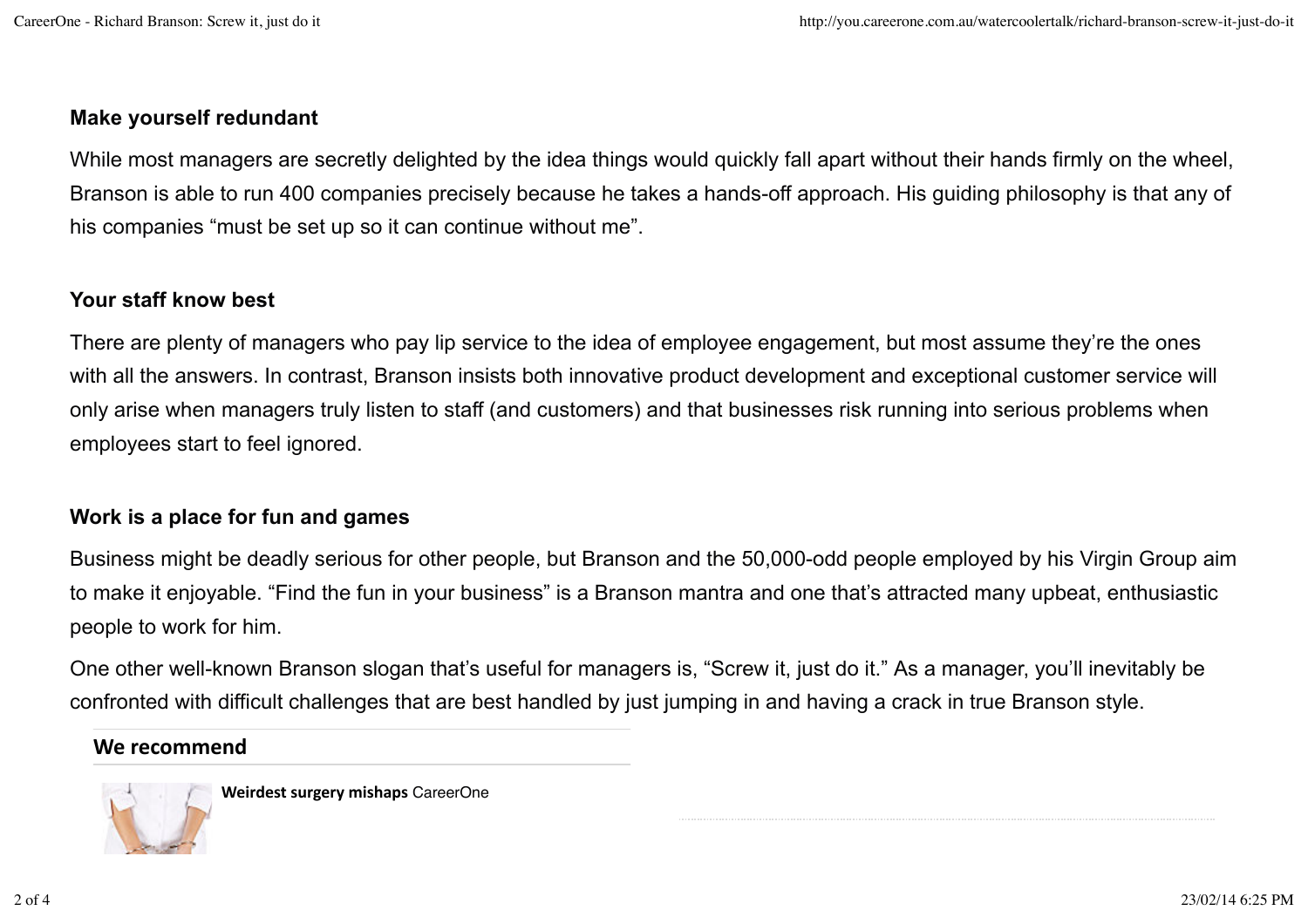



**4 office games people play** CareerOne





**Why being PC at work is BS** CareerOne

**From tradie to multimillionaire** CareerOne

Recommended by

# Most Popular Articles

#### Top Computer & IT Tasks

Websites are now a must-have for every business no matter if you're software c ...

Added 7th February 2014

#### Top business tasks

Small companies and entrepreneurs have a common problem trying to get the little ...

Added 7th February 2014